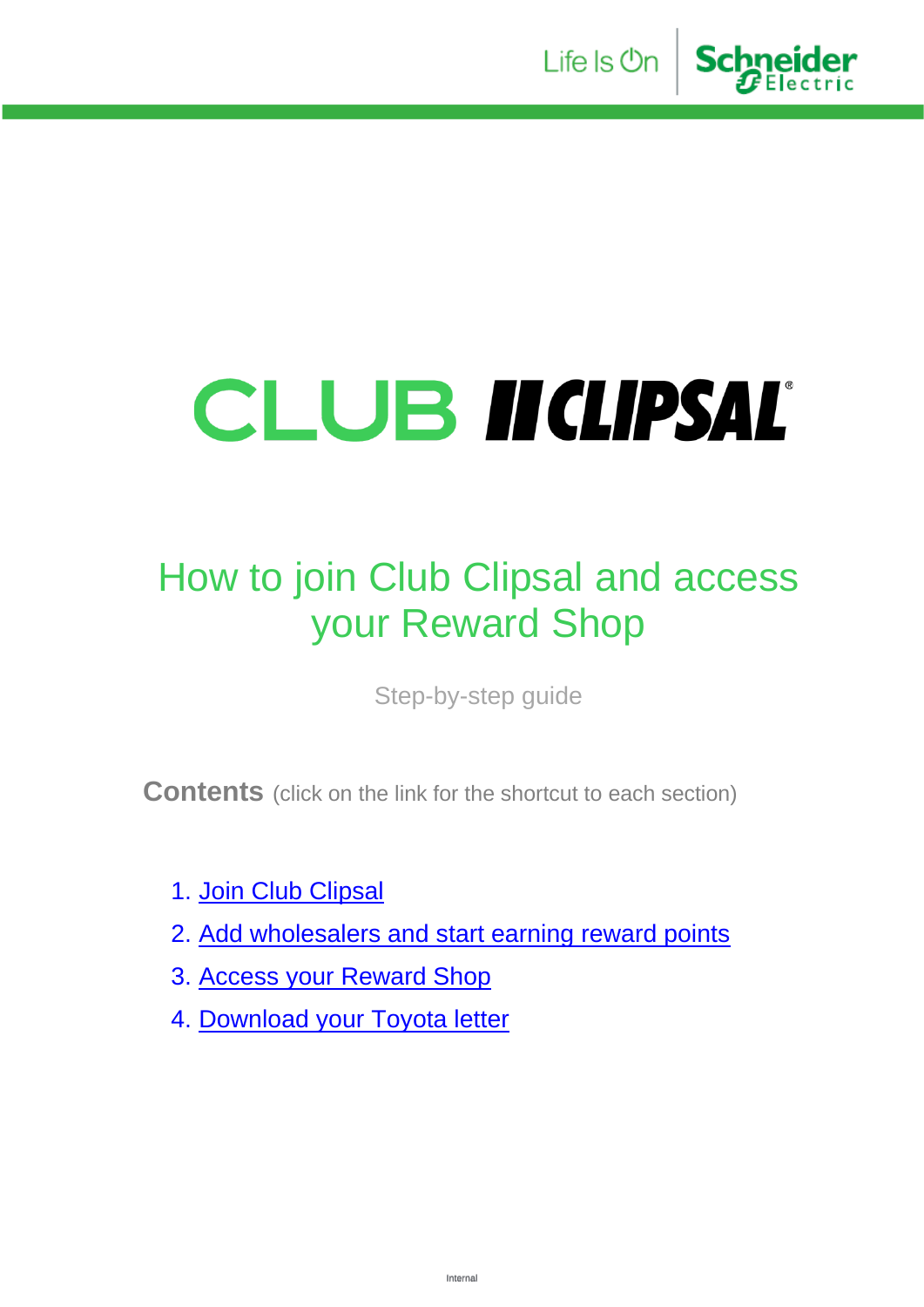

You're just a few steps away from becoming part of Australia's largest connected community of sparkies, **Club Clipsal**.

Please follow these simple steps below to complete your registration.

**Let's get started!**

#### <span id="page-1-0"></span>**1 Join Club Clipsal - Create an account in Clipsal.com**

1.1 Go to and **[Clipsal.com/Register](https://www.clipsal.com/register)**, select "**Electricians and electrical business owners**" and enter your details in two easy steps.



1.2 Check your email inbox to complete registration, verify your account by entering the 6 digit code sent to your email and create a password.

You will have the option to setup two factor authentication for increased security (optional).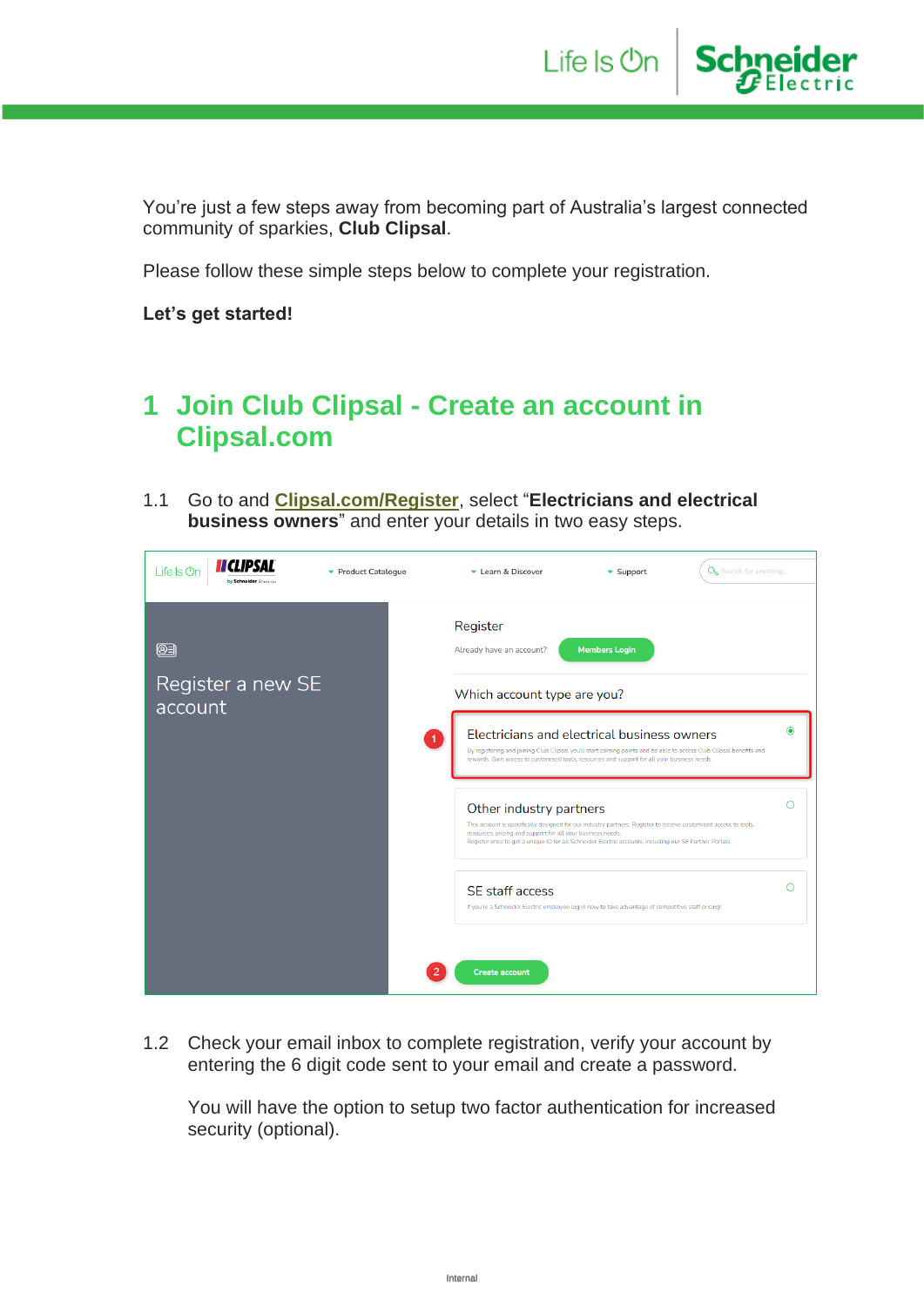1.3 Click on "Complete Club Clipsal registration"



Life Is **On** 

**Schneider** 

1.4 You will be directed to your new mySchneider portal. Once you accept the Terms & Conditions your Club Clipsal membership will activate and you will be assigned the Crew membership status. This can take up to **24 hours** to appear in your account.

I have read, understood, and agree to the Terms of Use including those related to the associated non-marketing communications

I agree to Terms of Use

**Welcome and enjoy your benefits of being part of Australia's largest connected community of sparkies.**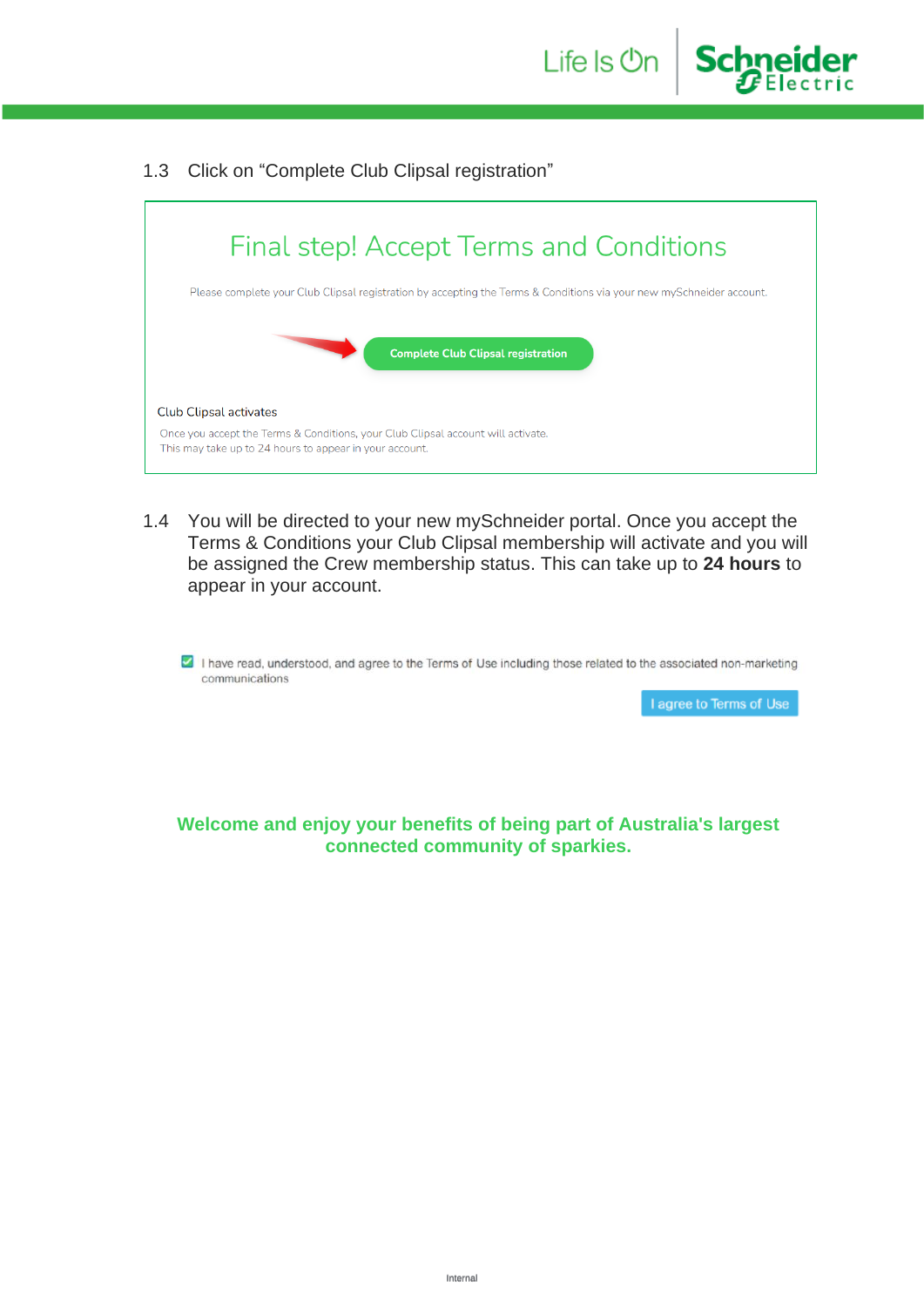#### <span id="page-3-0"></span>**2 Start earning Club Clipsal Rewards – follow these steps if you are business owner.**

**Schneider** 

Life Is On

2.1 Once your membership has processed go to **[Clipsal.com/Club-Clipsal,](https://www.clipsal.com/club-clipsal)** login and scroll down to "Member Reward Shop".

| $\mathbf{\mathcal{L}}$ |                                                                                 |  |                      |
|------------------------|---------------------------------------------------------------------------------|--|----------------------|
|                        | Reward Shop & iCat App Business Offers & Discounts Exclusives Starlight Charity |  | <b>Members Login</b> |

2.2 Click on Member Rewards Shop. This option is only available for Business Owners:



2.3 You will arrive at the Club Clipsal Rewards page. Click on "My Account" and "My Profile" to add nominated wholesalers to your profile.

| <b>Schneider</b><br>Life Is On | <b>DASHBOARD</b> | <b>REWARDS</b>  | MY ACCOUNT -           | E-VOI |
|--------------------------------|------------------|-----------------|------------------------|-------|
|                                |                  |                 | <b>MY PROFILE</b>      |       |
| BH-                            |                  |                 | <b>TRANSACTIONS</b>    |       |
|                                |                  | Welcome Back, T | ORDER HISTORY          |       |
|                                |                  |                 | <b>POINTS</b>          |       |
|                                |                  |                 | ENTER POINTS GIFT CODE |       |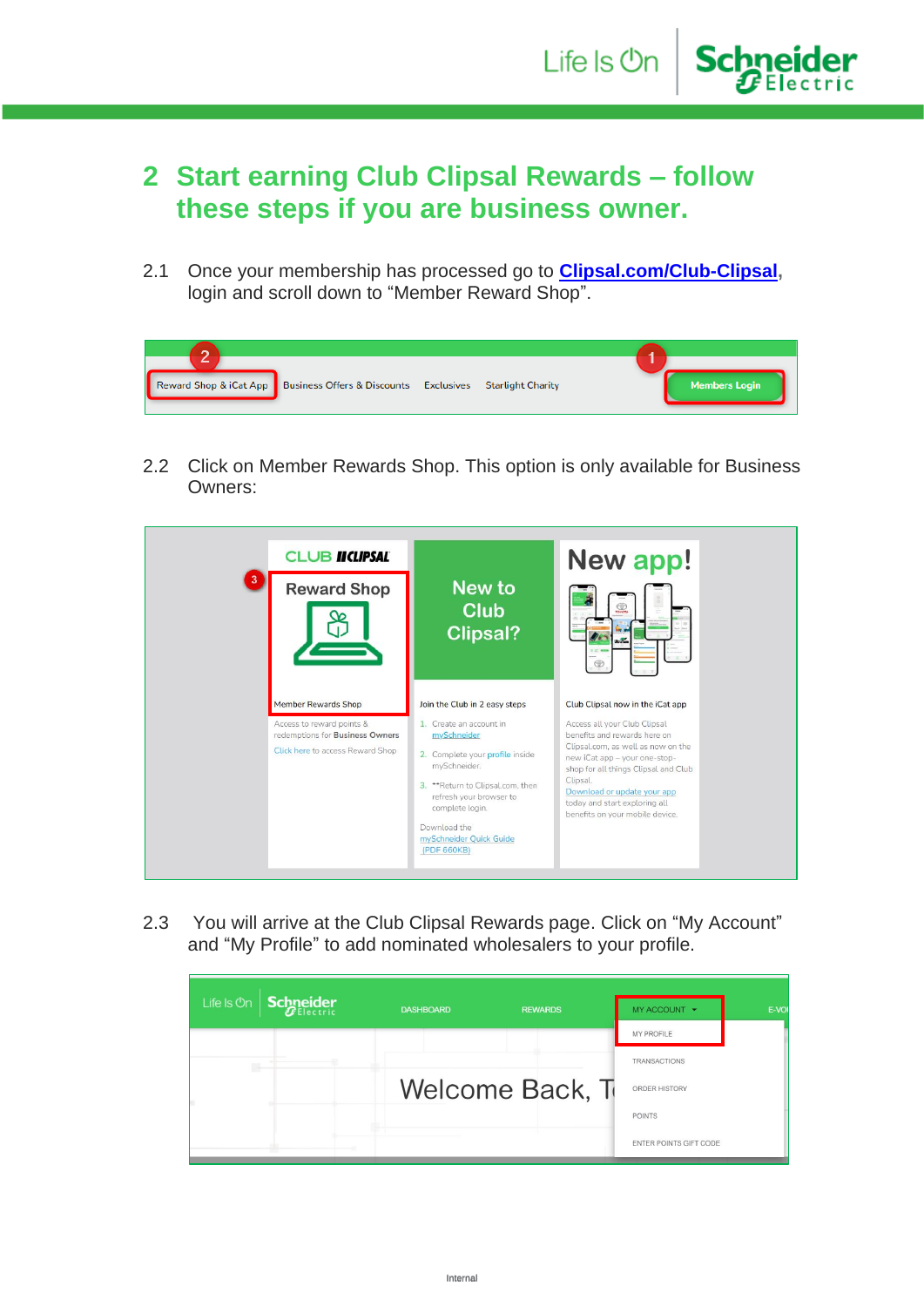

You might be asked to confirm the number of employees in your company to ensure you are in the right business size

Life Is On

**Schneider** 

|                       |                                                                                                                                                                     | <b>CLUB IICLIPSAL</b><br><b>Better Rewards.</b> |                  |                                                                                                                                                         |
|-----------------------|---------------------------------------------------------------------------------------------------------------------------------------------------------------------|-------------------------------------------------|------------------|---------------------------------------------------------------------------------------------------------------------------------------------------------|
|                       |                                                                                                                                                                     |                                                 |                  |                                                                                                                                                         |
|                       | Profile                                                                                                                                                             |                                                 |                  |                                                                                                                                                         |
| Please select partner | Please select up to three wholesalers to earn your points from.<br>1. Select the wholesaler name from the drop-box<br>2. Enter your Account ID with that wholesaler |                                                 |                  |                                                                                                                                                         |
| Membership number     | 3. Click "Add customer account"<br>for each wholesaler, as this could otherwise impact your points accrual.                                                         |                                                 |                  | Use the drop down menu to search for participating wholesalers to collect Club Clipsal points from. Please ensure to enter your correct account numbers |
| Add customer account  | Wholesaler accounts                                                                                                                                                 |                                                 |                  |                                                                                                                                                         |
|                       | <b>Branch account</b>                                                                                                                                               | <b>Partner name</b>                             | Partner category | Date created                                                                                                                                            |
|                       | No customer accounts found                                                                                                                                          |                                                 |                  |                                                                                                                                                         |
|                       | Please select partner                                                                                                                                               |                                                 |                  | $\checkmark$                                                                                                                                            |
|                       | Membership number                                                                                                                                                   |                                                 |                  |                                                                                                                                                         |
|                       | Add customer account                                                                                                                                                |                                                 |                  |                                                                                                                                                         |
|                       | <b>Updated details</b>                                                                                                                                              |                                                 |                  |                                                                                                                                                         |
|                       | Update my details                                                                                                                                                   |                                                 |                  |                                                                                                                                                         |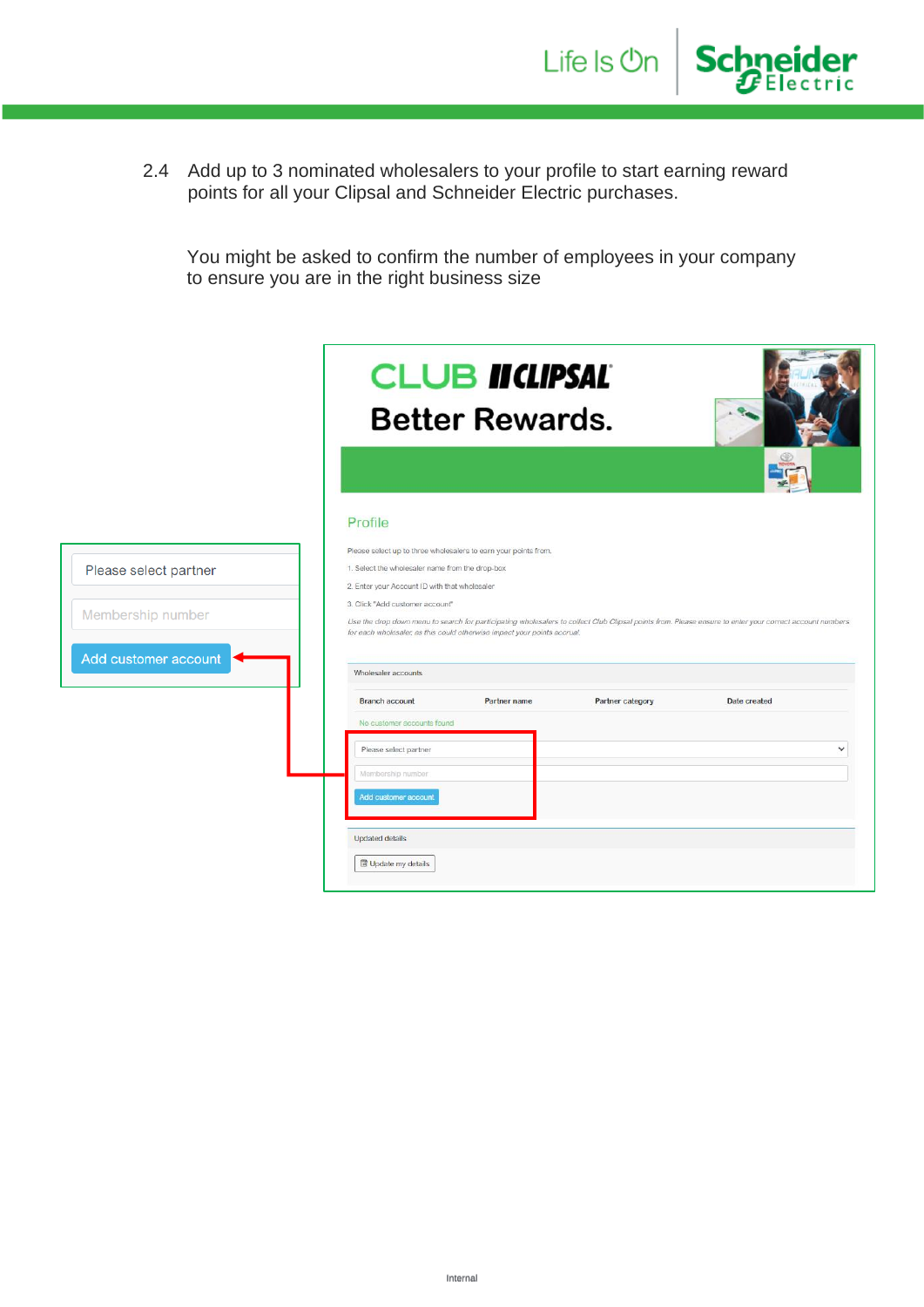**Note:** Update my details will take you to the mySchneider portal to update your profile if necessary.

Life Is On

**Schneider** 

|                            |                                                                                                  | <b>CLUB II CLIPSAL</b><br><b>Better Rewards.</b>                         |                  |                                                                                                                                                         |
|----------------------------|--------------------------------------------------------------------------------------------------|--------------------------------------------------------------------------|------------------|---------------------------------------------------------------------------------------------------------------------------------------------------------|
|                            |                                                                                                  |                                                                          |                  |                                                                                                                                                         |
|                            | Profile                                                                                          |                                                                          |                  |                                                                                                                                                         |
|                            | Please select up to three wholesalers to earn your points from.                                  |                                                                          |                  |                                                                                                                                                         |
|                            | 1. Select the wholesaler name from the drop-box<br>2. Enter your Account ID with that wholesaler |                                                                          |                  |                                                                                                                                                         |
|                            | 3. Click "Add customer account"                                                                  |                                                                          |                  |                                                                                                                                                         |
|                            |                                                                                                  | for each wholesaler, as this could otherwise impact your points accrual. |                  | Use the drop down menu to search for participating wholesalers to collect Club Clipsal points from. Please ensure to enter your correct account numbers |
|                            | Wholesaler accounts                                                                              |                                                                          |                  |                                                                                                                                                         |
|                            | <b>Branch account</b>                                                                            | <b>Partner name</b>                                                      | Partner category | Date created                                                                                                                                            |
|                            | No customer accounts found                                                                       |                                                                          |                  |                                                                                                                                                         |
| <b>Updated details</b>     | Please select partner                                                                            |                                                                          |                  | $\check{ }$                                                                                                                                             |
| <b>y</b> Update my details | Membership number                                                                                |                                                                          |                  |                                                                                                                                                         |
|                            | Add customer account                                                                             |                                                                          |                  |                                                                                                                                                         |
|                            | Updated details                                                                                  |                                                                          |                  |                                                                                                                                                         |
|                            |                                                                                                  |                                                                          |                  |                                                                                                                                                         |
|                            | Update my details                                                                                |                                                                          |                  |                                                                                                                                                         |

#### **mySchneider portal:**

| <b>Schneider</b><br>Life Is On | Search products, documents & more<br>Overview | Topics for you        | <b>Product Information</b><br>Tr | A Welcome                     | Q | ☆<br>Δ<br><b>Test</b><br>Profile            |
|--------------------------------|-----------------------------------------------|-----------------------|----------------------------------|-------------------------------|---|---------------------------------------------|
| Profile<br>$\mathbf{2}$        |                                               |                       |                                  | Test<br>Electrician<br>TestLX |   | Settings & Preferences<br>Support<br>Logout |
| Personal Information           | Company Information                           | <b>Manage Members</b> |                                  |                               |   |                                             |
| First Name*                    |                                               |                       | Last Name*                       |                               |   |                                             |
| <b>Test</b>                    |                                               |                       |                                  |                               |   |                                             |
| Email*                         |                                               |                       | <b>Mobile Number</b>             |                               |   |                                             |
| testelece.2022@gmail.com       |                                               |                       |                                  |                               |   |                                             |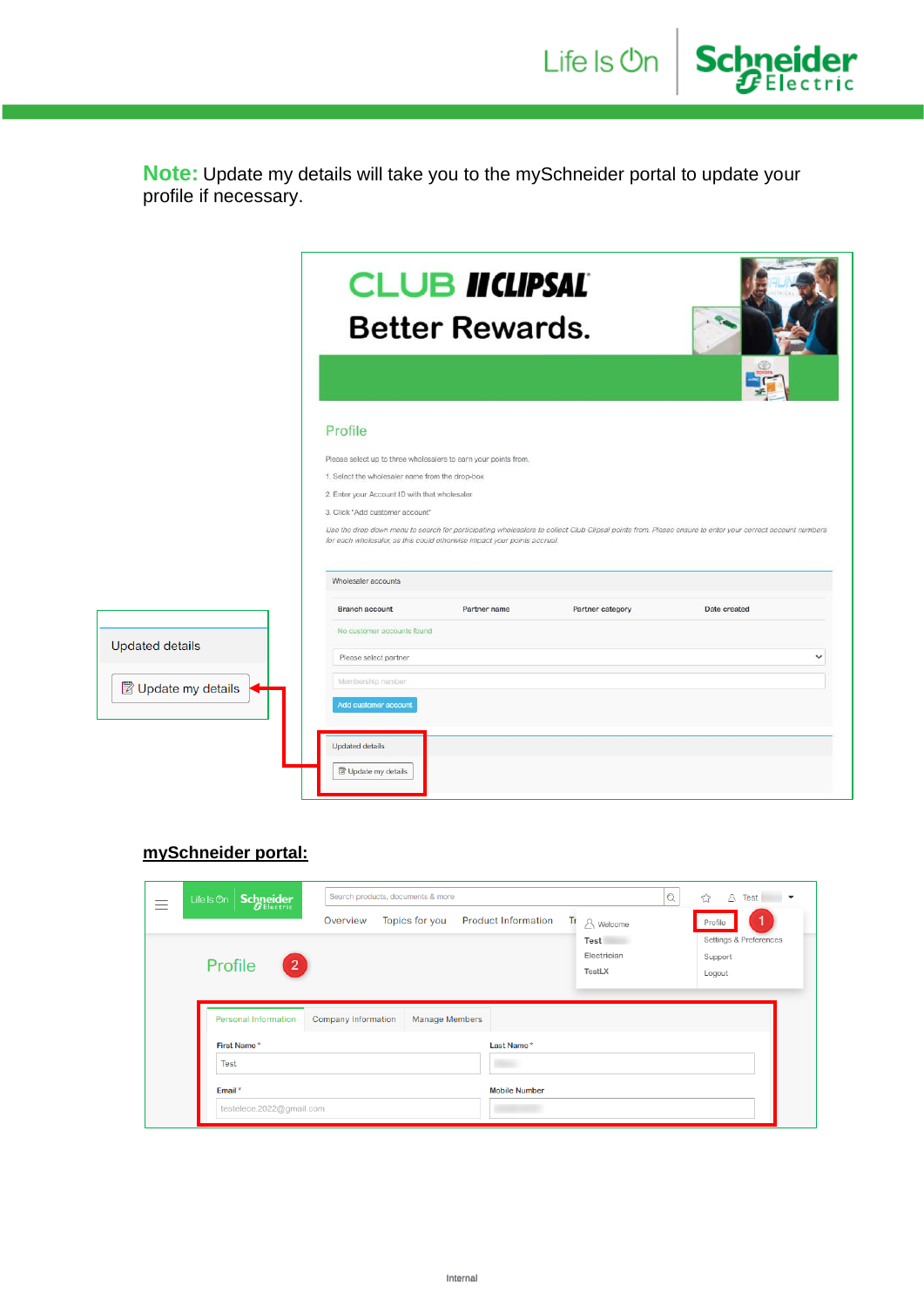**Schneider** 

### <span id="page-6-0"></span>**3 Access your Reward Shop**

Login to access your Reward Shop (previously Generator) and all other Club Clipsal benefits on **[Clipsal.com/Club-Clipsal](https://www.clipsal.com/club-clipsal)[.](https://www.clipsal.com/club-clipsal)**

| $\overline{ }$ |                                                                                 |  |                      |
|----------------|---------------------------------------------------------------------------------|--|----------------------|
|                | Reward Shop & iCat App Business Offers & Discounts Exclusives Starlight Charity |  | <b>Members Login</b> |
|                |                                                                                 |  |                      |

Redeem points or browse through the wide range of member offers in the new Reward Shop (i.e. check your new member discounts OR find electronics, BBQ's, e-gift cards and much more).

| <b>CLUB II CLIPSAL</b><br>$\vert 3 \vert$<br><b>Reward Shop</b>                                                                | New to<br><b>Club</b><br><b>Clipsal?</b>                                                                                                                                                                                                                                | New app!<br>$\bigoplus_{\text{rovcit}}$<br>$u_0$ 22<br>$\circledcirc$                                                                                                                                                                                                                                                          |
|--------------------------------------------------------------------------------------------------------------------------------|-------------------------------------------------------------------------------------------------------------------------------------------------------------------------------------------------------------------------------------------------------------------------|--------------------------------------------------------------------------------------------------------------------------------------------------------------------------------------------------------------------------------------------------------------------------------------------------------------------------------|
| <b>Member Rewards Shop</b><br>Access to reward points &<br>redemptions for Business Owners<br>Click here to access Reward Shop | Join the Club in 2 easy steps<br>1. Create an account in<br>mySchneider<br>2. Complete your profile inside<br>mySchneider.<br>3. ** Return to Clipsal.com, then<br>refresh your browser to<br>complete login.<br>Download the<br>mySchneider Quick Guide<br>(PDF 660KB) | Club Clipsal now in the iCat app<br>Access all your Club Clipsal<br>benefits and rewards here on<br>Clipsal.com, as well as now on the<br>new iCat app - your one-stop-<br>shop for all things Clipsal and Club<br>Clipsal.<br>Download or update your app<br>today and start exploring all<br>benefits on your mobile device. |